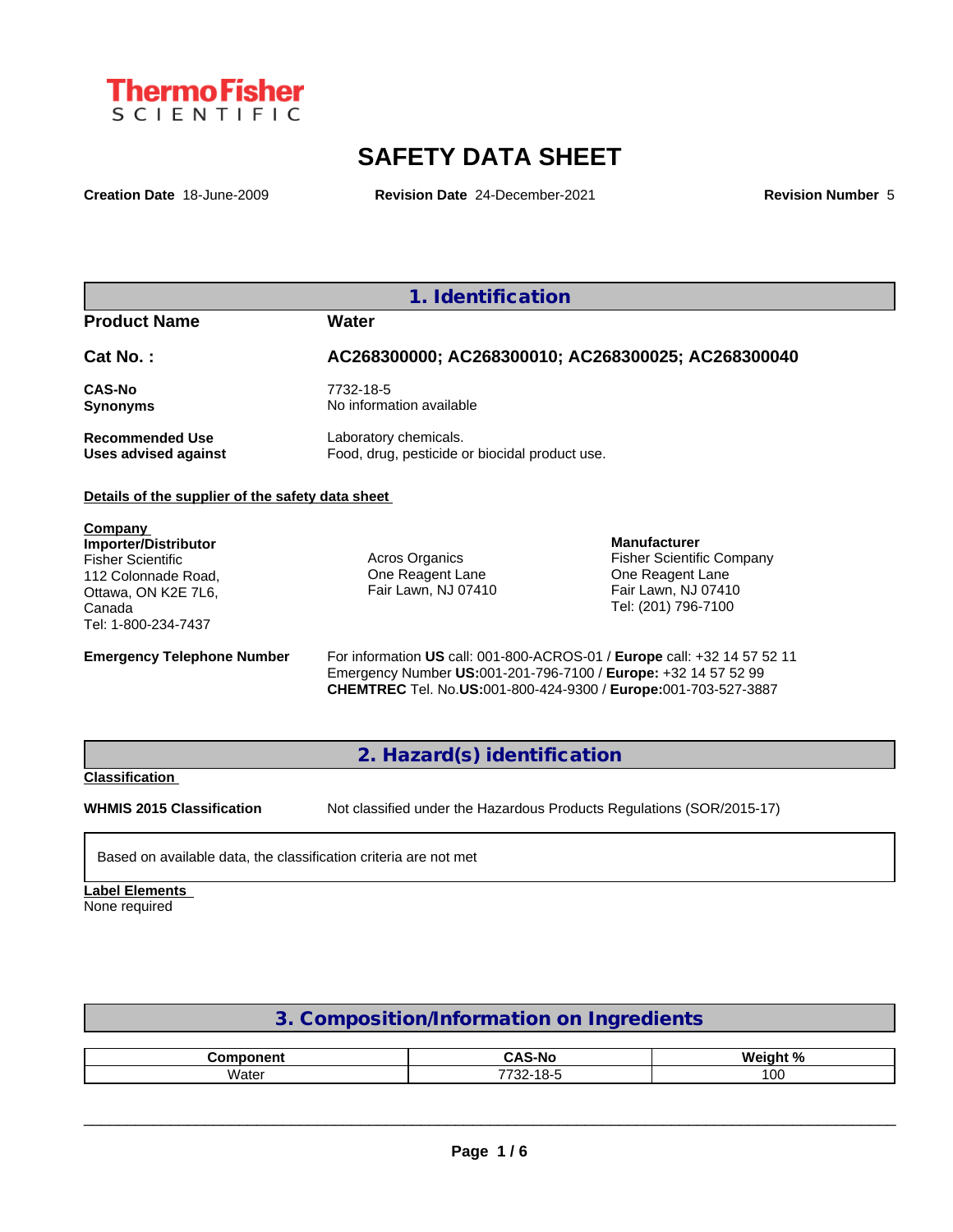|                                                              | 4. First-aid measures                              |
|--------------------------------------------------------------|----------------------------------------------------|
| <b>Eye Contact</b>                                           | Immediate medical attention is not required.       |
| <b>Skin Contact</b>                                          | Immediate medical attention is not required.       |
| <b>Inhalation</b>                                            | Immediate medical attention is not required.       |
| Ingestion                                                    | Immediate medical attention is not required.       |
| Most important symptoms/effects<br><b>Notes to Physician</b> | No information available.<br>Treat symptomatically |

# **5. Fire-fighting measures**

| <b>Suitable Extinguishing Media</b>                                                                 | Substance is nonflammable; use agent most appropriate to extinguish surrounding fire. |
|-----------------------------------------------------------------------------------------------------|---------------------------------------------------------------------------------------|
| <b>Unsuitable Extinguishing Media</b>                                                               | No information available                                                              |
| <b>Flash Point</b><br>Method -                                                                      | Not applicable<br>No information available                                            |
| <b>Autoignition Temperature</b><br><b>Explosion Limits</b>                                          | No information available                                                              |
| <b>Upper</b>                                                                                        | No data available                                                                     |
| Lower                                                                                               | No data available                                                                     |
| Sensitivity to Mechanical Impact No information available<br><b>Sensitivity to Static Discharge</b> | No information available                                                              |

**Specific Hazards Arising from the Chemical** None known.

#### **Hazardous Combustion Products** None.

#### **Protective Equipment and Precautions for Firefighters**

As in any fire, wear self-contained breathing apparatus pressure-demand, MSHA/NIOSH (approved or equivalent) and full protective gear.

| <b>NFPA</b>                      |                                                                                                                       |                    |                                                                                         |  |  |  |
|----------------------------------|-----------------------------------------------------------------------------------------------------------------------|--------------------|-----------------------------------------------------------------------------------------|--|--|--|
| <b>Health</b>                    | <b>Flammability</b>                                                                                                   | <b>Instability</b> | <b>Physical hazards</b><br>N/A                                                          |  |  |  |
|                                  | 6. Accidental release measures                                                                                        |                    |                                                                                         |  |  |  |
| <b>Personal Precautions</b>      | No special precautions required. If spilled, take caution, as material can cause surfaces to<br>become very slippery. |                    |                                                                                         |  |  |  |
| <b>Environmental Precautions</b> | Information.                                                                                                          |                    | No special environmental precautions required. See Section 12 for additional Ecological |  |  |  |

**Methods for Containment and Clean** Soak up with inert absorbent material. **Up**

|                 | 7. Handling and storage                                                     |
|-----------------|-----------------------------------------------------------------------------|
| <b>Handling</b> | No special handling advices are necessary.                                  |
| Storage.        | No special storage conditions required. Incompatible Materials. None known. |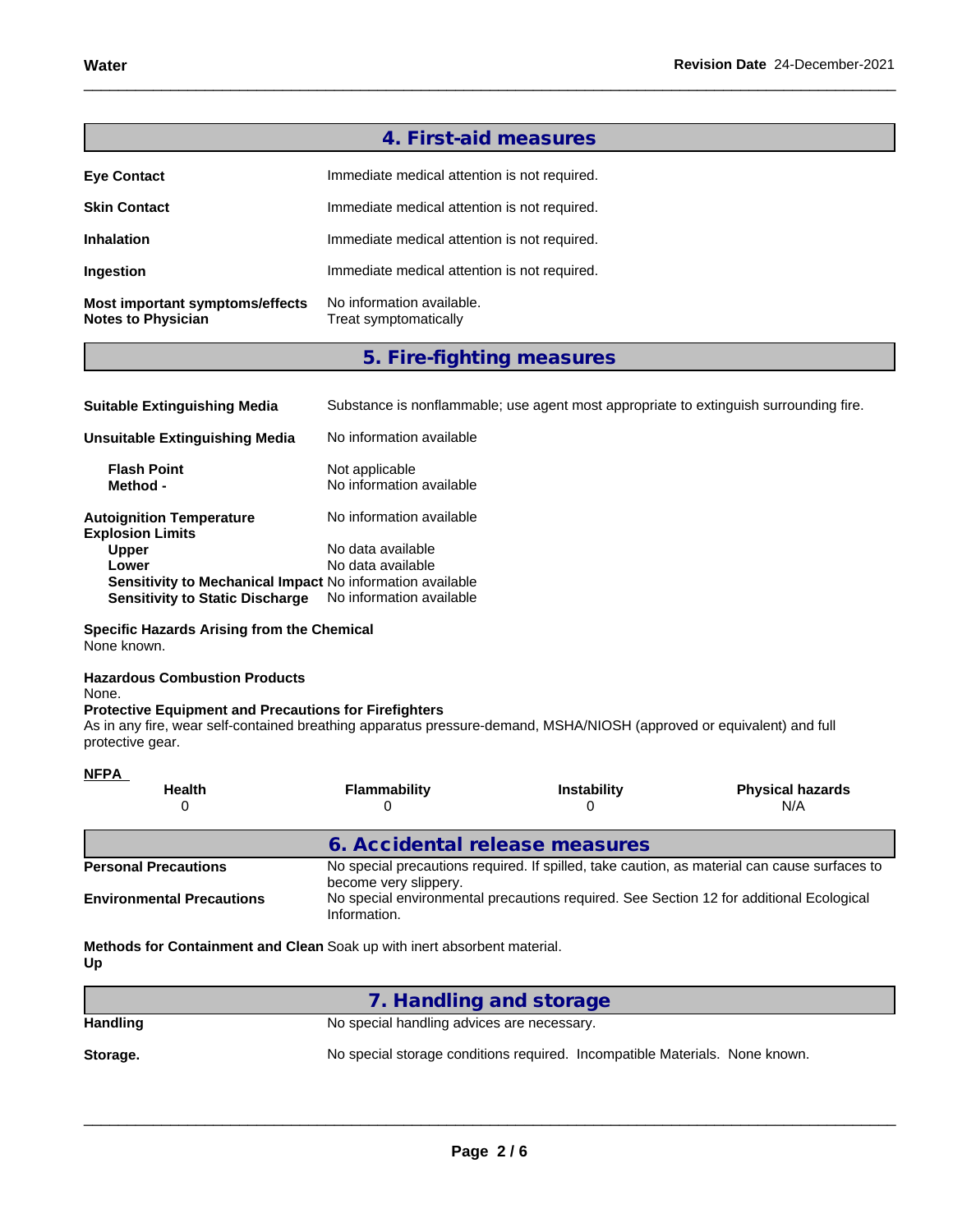### **8. Exposure controls / personal protection**

**Exposure Guidelines** This product does not contain any hazardous materials with occupational exposure limitsestablished by the region specific regulatory bodies.

#### **Engineering Measures**

None under normal use conditions.

#### **Personal protective equipment**

| <b>Eve Protection</b><br><b>Hand Protection</b> | No special protective equipment required<br>No special protective equipment required |                        |                        |
|-------------------------------------------------|--------------------------------------------------------------------------------------|------------------------|------------------------|
| Glove material                                  | <b>Breakthrough time</b>                                                             | <b>Glove thickness</b> | <b>Glove comments</b>  |
| Nitrile rubber                                  | See manufacturers<br>recommendations                                                 |                        | Splash protection only |

#### **Respiratory Protection**

No protective equipment is needed under normal use conditions.

#### **Environmental exposure controls**

No information available.

#### **Hygiene Measures**

Handle in accordance with good industrial hygiene and safety practice. Keep away from food, drink and animal feeding stuffs. Do not eat, drink or smoke when using this product. Remove and wash contaminated clothing and gloves, including the inside, before re-use. Wash hands before breaks and after work.

## **9. Physical and chemical properties**

| <b>Physical State</b>                         | Liquid                   |
|-----------------------------------------------|--------------------------|
| Appearance                                    | Clear, Colorless         |
| Odor                                          | Odorless                 |
| <b>Odor Threshold</b>                         | No information available |
| рH                                            | No information available |
| <b>Melting Point/Range</b>                    | No data available        |
| <b>Boiling Point/Range</b>                    | 100 °C / 212 °F          |
| <b>Flash Point</b>                            | Not applicable           |
| <b>Evaporation Rate</b>                       | No information available |
| Flammability (solid,gas)                      | Not applicable           |
| <b>Flammability or explosive limits</b>       |                          |
| <b>Upper</b>                                  | No data available        |
| Lower                                         | No data available        |
| <b>Vapor Pressure</b>                         | 17.5 mmHg @ 20 °C        |
| <b>Vapor Density</b>                          | No information available |
| <b>Specific Gravity</b>                       | 1.000                    |
| <b>Solubility</b>                             | No information available |
| <b>Partition coefficient; n-octanol/water</b> | No data available        |
| <b>Autoignition Temperature</b>               | No information available |
| <b>Decomposition Temperature</b>              | No information available |
| <b>Viscosity</b>                              | No information available |
| <b>Molecular Formula</b>                      | H <sub>2</sub> O         |
| <b>Molecular Weight</b>                       | 18.02                    |
|                                               |                          |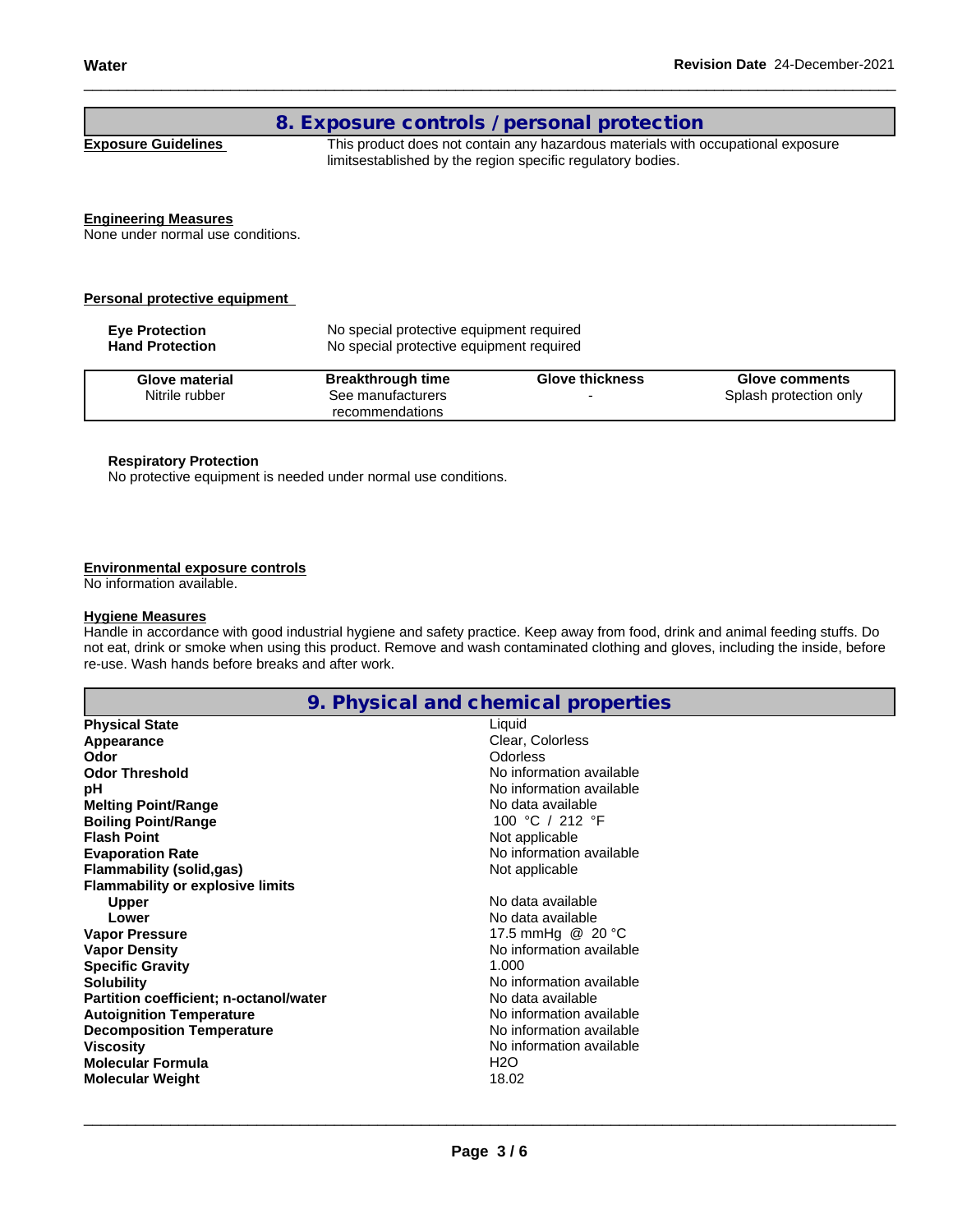|                                                                  |                            |                                                                                                                        | 10. Stability and reactivity |                                                                                          |                           |                        |
|------------------------------------------------------------------|----------------------------|------------------------------------------------------------------------------------------------------------------------|------------------------------|------------------------------------------------------------------------------------------|---------------------------|------------------------|
| <b>Reactive Hazard</b>                                           |                            | None known, based on information available                                                                             |                              |                                                                                          |                           |                        |
| <b>Stability</b>                                                 |                            | Stable under normal conditions.                                                                                        |                              |                                                                                          |                           |                        |
| <b>Conditions to Avoid</b>                                       |                            | None known.                                                                                                            |                              |                                                                                          |                           |                        |
| <b>Incompatible Materials</b>                                    |                            | None known                                                                                                             |                              |                                                                                          |                           |                        |
| Hazardous Decomposition Products None                            |                            |                                                                                                                        |                              |                                                                                          |                           |                        |
| <b>Hazardous Polymerization</b>                                  |                            | Hazardous polymerization does not occur.                                                                               |                              |                                                                                          |                           |                        |
| <b>Hazardous Reactions</b>                                       |                            | None under normal processing.                                                                                          |                              |                                                                                          |                           |                        |
|                                                                  |                            | 11. Toxicological information                                                                                          |                              |                                                                                          |                           |                        |
| <b>Acute Toxicity</b>                                            |                            |                                                                                                                        |                              |                                                                                          |                           |                        |
| <b>Product Information</b><br><b>Component Information</b>       |                            |                                                                                                                        |                              | No acute toxicity information is available for this product                              |                           |                        |
| Component                                                        |                            | LD50 Oral                                                                                                              |                              | <b>LD50 Dermal</b>                                                                       |                           | <b>LC50 Inhalation</b> |
| Water<br><b>Toxicologically Synergistic</b><br><b>Products</b>   |                            | No information available<br>Delayed and immediate effects as well as chronic effects from short and long-term exposure |                              |                                                                                          |                           |                        |
|                                                                  |                            | No information available                                                                                               |                              |                                                                                          |                           |                        |
| <b>Irritation</b>                                                |                            |                                                                                                                        |                              |                                                                                          |                           |                        |
| <b>Sensitization</b>                                             |                            | No information available                                                                                               |                              |                                                                                          |                           |                        |
| Carcinogenicity                                                  |                            |                                                                                                                        |                              | The table below indicates whether each agency has listed any ingredient as a carcinogen. |                           |                        |
| <b>Component</b><br>Water                                        | <b>CAS-No</b><br>7732-18-5 | <b>IARC</b><br>Not listed                                                                                              | <b>NTP</b><br>Not listed     | <b>ACGIH</b><br>Not listed                                                               | <b>OSHA</b><br>Not listed | Mexico<br>Not listed   |
| <b>Mutagenic Effects</b>                                         |                            | No information available                                                                                               |                              |                                                                                          |                           |                        |
| <b>Reproductive Effects</b>                                      |                            | No information available.                                                                                              |                              |                                                                                          |                           |                        |
| <b>Developmental Effects</b>                                     |                            | No information available.                                                                                              |                              |                                                                                          |                           |                        |
| <b>Teratogenicity</b>                                            |                            | No information available.                                                                                              |                              |                                                                                          |                           |                        |
| <b>STOT - single exposure</b><br><b>STOT - repeated exposure</b> |                            | None known<br>None known                                                                                               |                              |                                                                                          |                           |                        |
| <b>Aspiration hazard</b>                                         |                            | No information available                                                                                               |                              |                                                                                          |                           |                        |
| delayed                                                          |                            | Symptoms / effects, both acute and No information available                                                            |                              |                                                                                          |                           |                        |
| <b>Endocrine Disruptor Information</b>                           |                            | No information available                                                                                               |                              |                                                                                          |                           |                        |
| <b>Other Adverse Effects</b>                                     |                            |                                                                                                                        |                              | The toxicological properties have not been fully investigated.                           |                           |                        |
|                                                                  |                            |                                                                                                                        | 12. Ecological information   |                                                                                          |                           |                        |
| <b>Ecotoxicity</b>                                               |                            |                                                                                                                        |                              |                                                                                          |                           |                        |

Contains no substances known to be hazardous to the environment or that are not degradable in waste water treatment plants.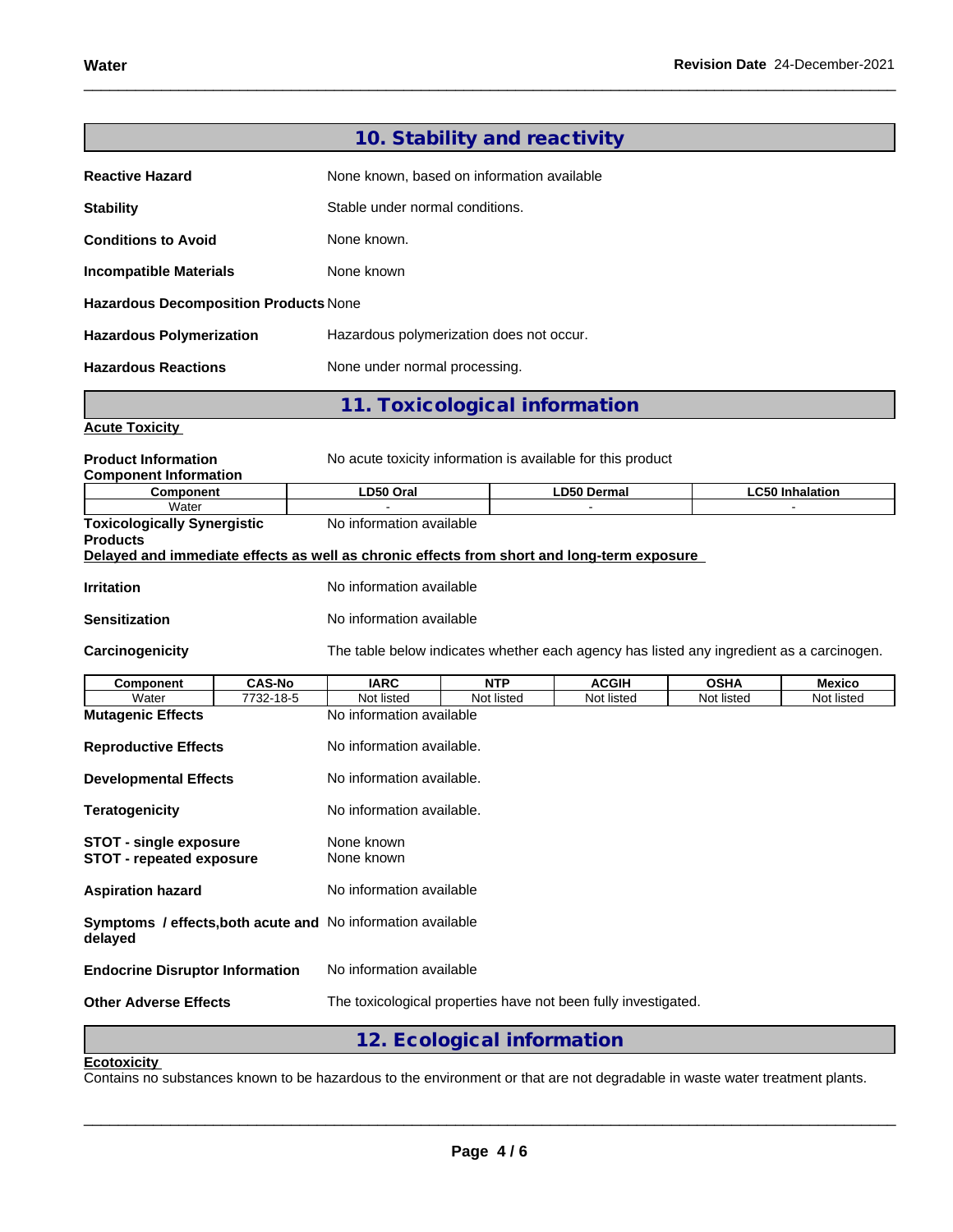| <b>Persistence and Degradability</b> | No information available |  |
|--------------------------------------|--------------------------|--|
|--------------------------------------|--------------------------|--|

**Bioaccumulation/ Accumulation** No information available.

#### **Mobility** .

|                               | 13. Disposal considerations                                                                                                                                                                                                                                           |
|-------------------------------|-----------------------------------------------------------------------------------------------------------------------------------------------------------------------------------------------------------------------------------------------------------------------|
| <b>Waste Disposal Methods</b> | Chemical waste generators must determine whether a discarded chemical is classified as a<br>hazardous waste. Chemical waste generators must also consult local, regional, and<br>national hazardous waste regulations to ensure complete and accurate classification. |

|                                                         | 14. Transport information  |  |
|---------------------------------------------------------|----------------------------|--|
|                                                         | Not regulated              |  |
| $\frac{\underline{\text{NOT}}}{\underline{\text{TDG}}}$ | Not regulated              |  |
| <b>IATA</b>                                             | Not regulated              |  |
| <b>IMDG/IMO</b>                                         | Not regulated              |  |
|                                                         | 15. Regulatory information |  |

#### **International Inventories**

| Component        | <b>CAS-No</b> | <b>DSL</b>   | <b>NDSL</b> | <b>TSCA</b> | <b>TSCA Inventory</b><br>notification -<br><b>Active-Inactive</b> |      | <b>EINECS</b> | <b>ELINCS</b> | <b>NLP</b>   |
|------------------|---------------|--------------|-------------|-------------|-------------------------------------------------------------------|------|---------------|---------------|--------------|
| Water            | 7732-18-5     |              |             |             | <b>ACTIVE</b>                                                     |      | 231-791-2     |               |              |
|                  |               |              |             |             |                                                                   |      |               |               |              |
| <b>Component</b> | <b>CAS-No</b> | <b>IECSC</b> | <b>KECL</b> | <b>ENCS</b> | <b>ISHL</b>                                                       | TCSI | <b>AICS</b>   | <b>NZIoC</b>  | <b>PICCS</b> |
| Water            | 7732-18-5     |              | KE-35400    |             |                                                                   |      |               |               |              |

#### **Legend:**

X - Listed '-' - Not Listed

**KECL** - NIER number or KE number (http://ncis.nier.go.kr/en/main.do)

**DSL/NDSL** - Canadian Domestic Substances List/Non-Domestic Substances List

**TSCA** - United States Toxic Substances Control Act Section 8(b) Inventory

**EINECS/ELINCS** - European Inventory of Existing Commercial Chemical Substances/EU List of Notified Chemical Substances

**IECSC** - Chinese Inventory of Existing Chemical Substances

**KECL** - Korean Existing and Evaluated Chemical Substances

**ENCS** - Japanese Existing and New Chemical Substances

**AICS** - Australian Inventory of Chemical Substances

**PICCS** - Philippines Inventory of Chemicals and Chemical Substances

#### **Canada**

SDS in compliance with provisions of information as set out in Canadian Standard - Part 4, Schedule 1 and 2 of the Hazardous Products Regulations (HPR) and meets the requirements of the HPR (Paragraph 13(1)(a) of the Hazardous Products Act (HPA)).

#### **Other International Regulations**

#### **Authorisation/Restrictions according to EU REACH**

#### **Safety, health and environmental regulations/legislation specific for the substance or mixture**

| Component | CAS-No    | <b>OECD HPV</b> | <b>Persistent Organic</b><br><b>Pollutant</b> | <b>Ozone Depletion</b><br><b>Potential</b> | <b>Restriction of</b><br><b>Hazardous</b><br><b>Substances (RoHS)</b> |
|-----------|-----------|-----------------|-----------------------------------------------|--------------------------------------------|-----------------------------------------------------------------------|
| Water     | 7732-18-5 | _isted          | Not applicable                                | Not applicable                             | Not applicable                                                        |